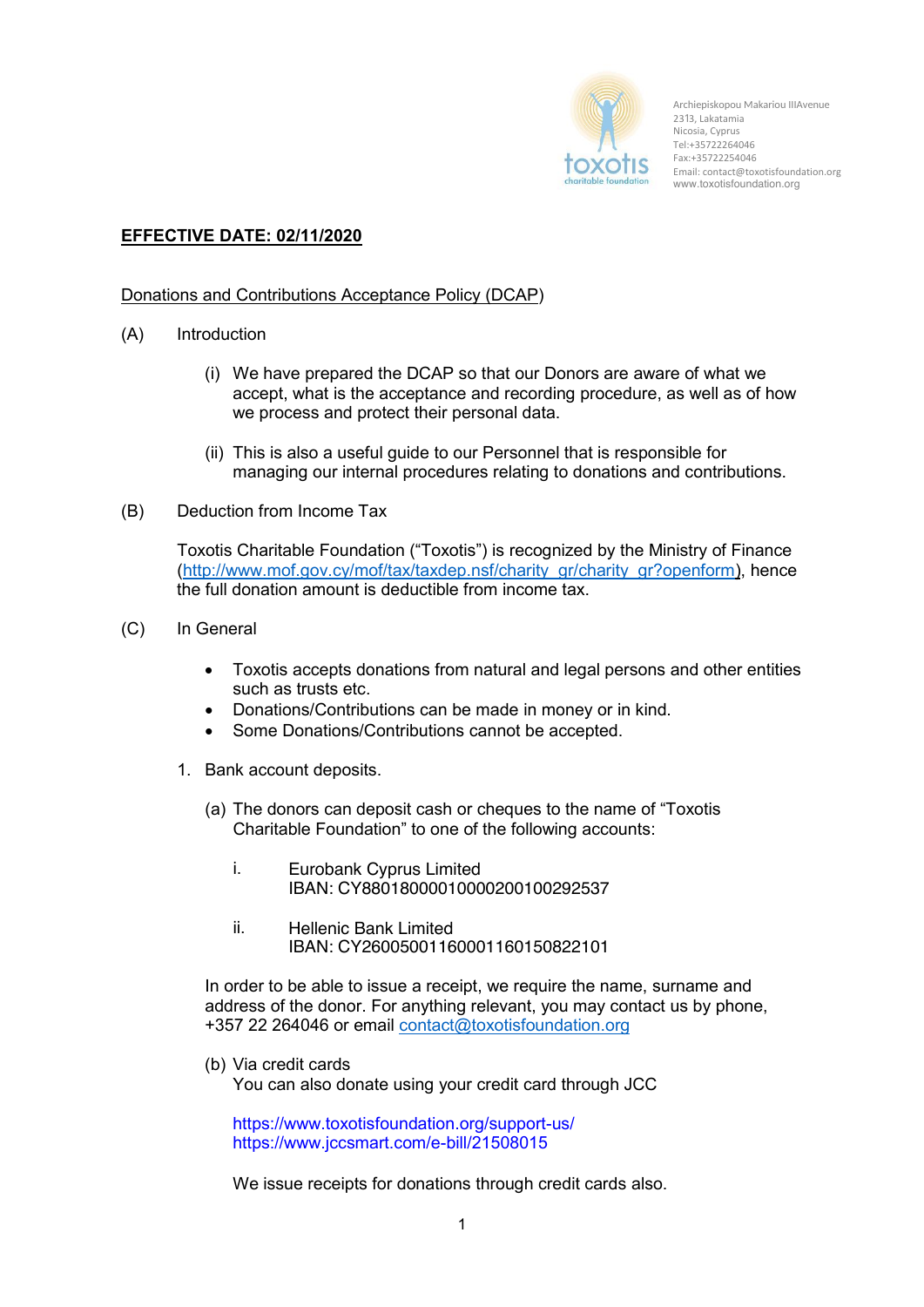

Archiepiskopou Makariou IIIAvenue 2313, Lakatamia Nicosia, Cyprus Tel:+35722264046 Fax:+35722254046 Email: contact@toxotisfoundation.org www.toxotisfoundation.org

- 2. Donations in kind We accept donations for:
	- (a) Services we need
	- (b) Furniture and equipment We list on our website www.toxotisfoundation.org what we might need from time to time.
	- (c) Consumables We use the following consumables during the everyday activities Toxotis organizes for its members:
		- (i) Stationary (notebooks, pencils, pens, folders etc.)

(ii) Material for art and crafts (paints, coloured pencils, pastels etc.)

Please contact us if you can contribute any materials you have that could be useful to us.

A "thank you" letter is sent to donators of contributions in kind, which also states the material we received.

(D) From whom

Donations/Contributions are acceptable from everyone except from parties that are forbidden by the Law. No donations are acceptable from:

- (a) Anonymous donators
- (b) Arm dealers/Dealers in persons
- (E) Donations/Contributions

**Monetary** 

- (i) Cash Our management and responsible personnel are allowed to receive cash for small amounts. The donors must always ask for a receipt.
- (ii) Cheques Our management and responsible personnel can also receive cheques, issued to the name of "Toxotis Charitable Foundation". A receipt is always